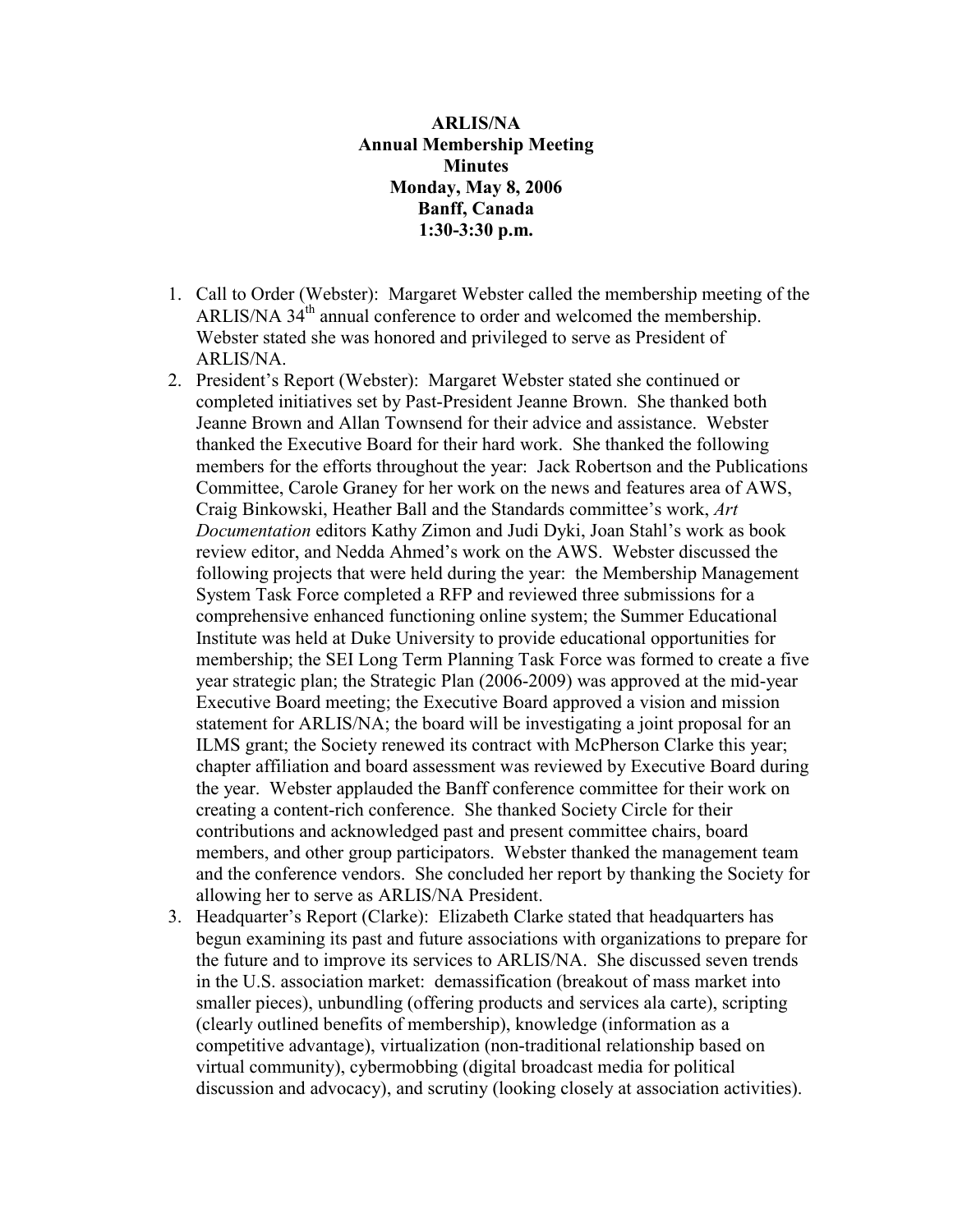Clarke acknowledged Bonnie James' work in finance and introduced Craig Fleming, the new administration manager and coordinator, and Debbie Apfeld, the new conference planner. She thanked the membership for the past year and encouraged members to call for any assistance or support.

- 4. Treasurer's Report (White): Lynda White referred the membership to the summary budget. Total membership dues and conference sponsorships in Houston decreased, but investment income is increased with a balance of \$7600.00. Overall publication income was down, and Art Documentation publication costs have increased. White stated that dues and conference fees have not increased in several years. The Society also has a long term pattern of expenses greater than income and projected that dues and conference fees will need to be increased in stages to implement education programs and web site enhancements.
- 5. Secretary's Report (Imm-Stroukoff): Eumie Imm-Stroukoff reported that the year's minutes, action items, and motions are located in the members-only portion of the ARLIS/NA web site. She also reported on the vote by the membership to approve the affiliation of ARLIS/NA with the Society of Architectural Historians which was conducted electronically among ARLIS/NA members using a link to the ballot. Print ballots were mailed to ARLIS/NA members without email. There were 207 total votes with 193 members voting electronically and 14 members voting using the paper ballot. 204 members voted that ARLIS/NA should affiliate with SAH; 3 members voted that ARLIS/NA should not affiliate with SAH.
- 6. Banff Conference Report (Nasserden, Patrick, Rout, Sammon, Zimon): James Rout on behalf of the committee thanked many conference planners and participators including: the exhibitors, the sponsors, Margaret Webster and the Executive Board, the Development Committee, Sheila Wallace and the conference's volunteers, Sue Rawlyck and Elizabeth Clarke from headquarters, and the conference co-planners. Margaret Webster distributed gifts to the five members of the Banff Conference Planning Committee in appreciation of their hard work.
- 7. Atlanta Conference Preview (Stevens, Lindell, Caswell): The next conference will be held at the Sheraton Mid-town Atlanta at Colony Square from April 26- May 1, 2007. Highlights of Atlanta include: the High Museum of Art, Emory University, Michael C. Carlos Museum, the Jimmy Carter Center, and the Woodruff Arts Center. Atlanta is a major hub with many local and historical areas of interest. There will be tours of architectural homes, Indian mounds, and much more. The theme of the conference is: At the Crossroads: Inside, Outside, Past, Present, Future. The program proposal deadline is June 15, 2006. The membership was encouraged to fill out the Banff Conference evaluation report. The conference web site is: www.arlis-se.org/atlanta2007/
- 8. Introductions and Acknowledgements (Webster): Margaret Webster acknowledged the conference sponsors and welcomed the conference's foreign visitors. She thanked Craig Fleming on management team for his assistance. Webster also thanked Sue Rawlyck for her work on six ARLIS/NA conferences and presented her with a gift of appreciation from the Society.